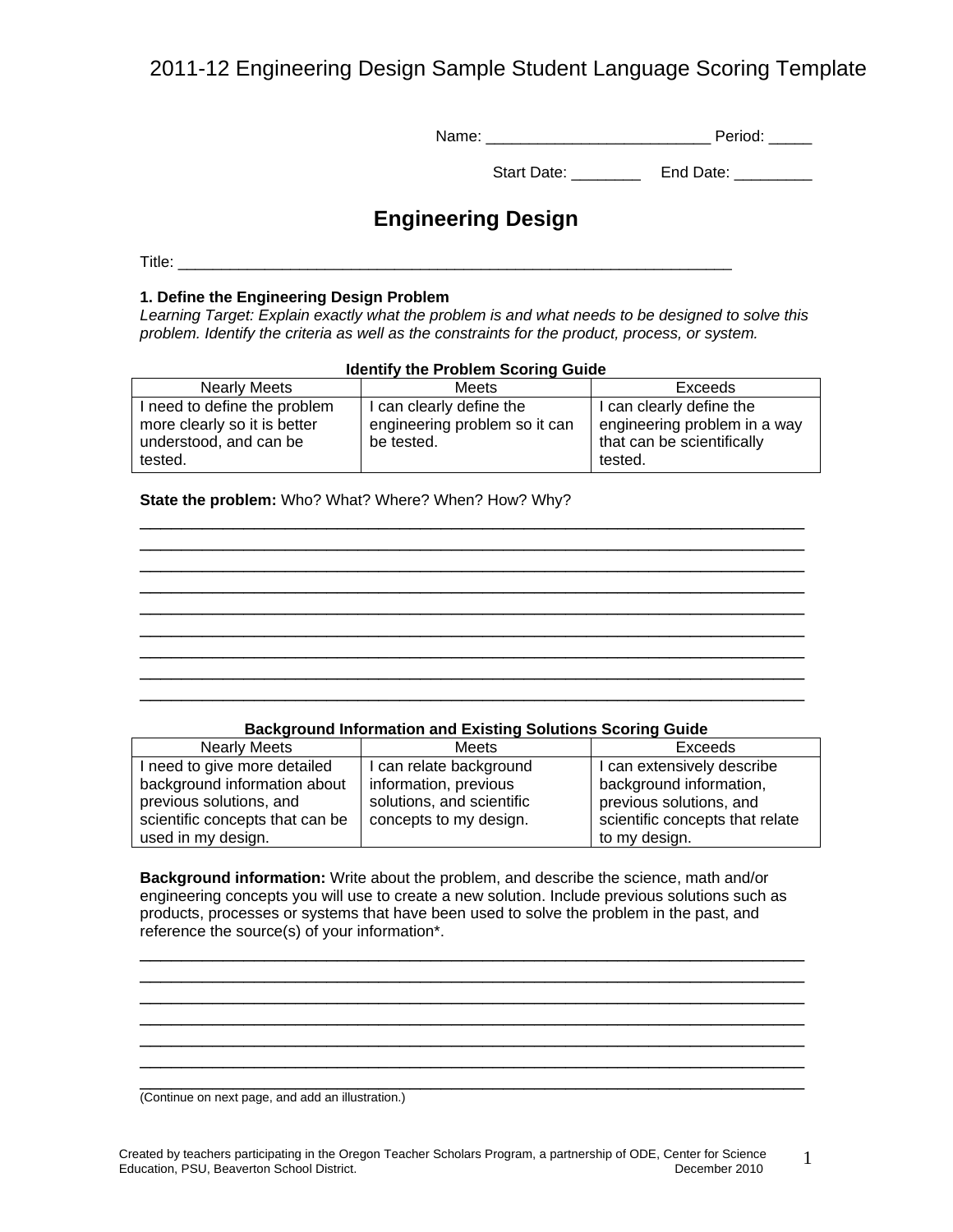|                                  | Ξ.                       |                                                     |
|----------------------------------|--------------------------|-----------------------------------------------------|
|                                  | $\overline{\phantom{0}}$ |                                                     |
|                                  |                          |                                                     |
|                                  |                          |                                                     |
|                                  |                          |                                                     |
|                                  | ÷                        |                                                     |
|                                  |                          |                                                     |
|                                  |                          |                                                     |
|                                  |                          |                                                     |
|                                  |                          |                                                     |
|                                  |                          |                                                     |
|                                  |                          |                                                     |
| (Add additional pages as needed) |                          |                                                     |
|                                  |                          | Figure 1: Example of an existing Engineering Design |

## \*References: Use APA style.

Author, A. A., & Author, B. B. (Date of publication). Title of article. Title of Online Periodical, volume number(issue number if available). Retrieved from http://www.someaddress.com/full/url/ (Date of retrieval)

Created by teachers participating in the Oregon Teacher Scholars Program, a partnership of ODE, Center for Science  $\overline{2}$ Education, PSU, Beaverton School District. December 2010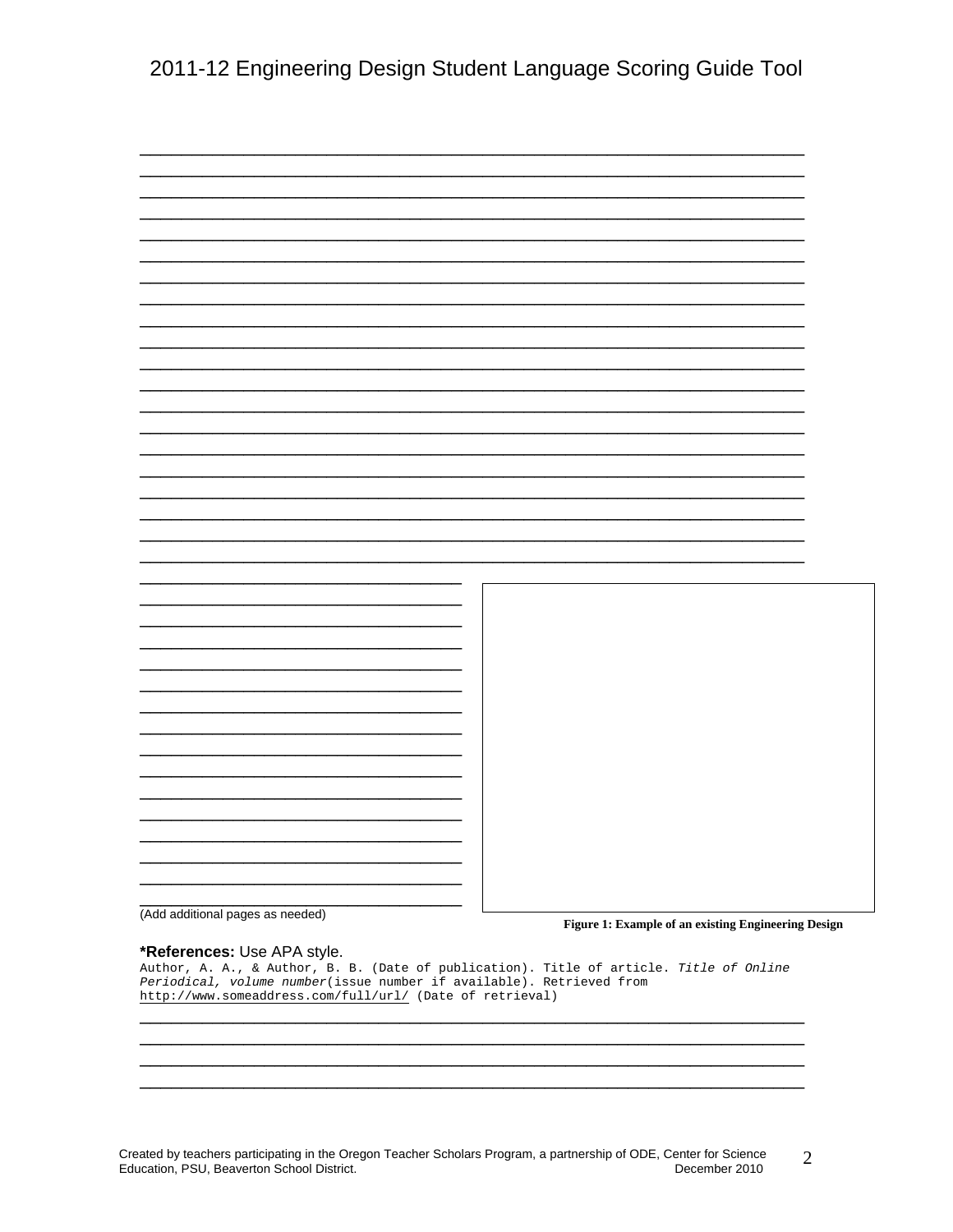| Lydiudium Uniteria and Constraints Occinity Ouide |                           |                                  |  |  |
|---------------------------------------------------|---------------------------|----------------------------------|--|--|
| <b>Nearly Meets</b>                               | <b>Meets</b>              | Exceeds                          |  |  |
| The criteria and constraints                      | can clearly identify the  | I can clearly list criteria that |  |  |
| are missing or lack detail.                       | criteria and constraints. | could be used to judge the       |  |  |
|                                                   |                           | design, and the constraints      |  |  |
|                                                   |                           | that limit the possible design   |  |  |
|                                                   |                           | solutions.                       |  |  |

\_\_\_\_\_\_\_\_\_\_\_\_\_\_\_\_\_\_\_\_\_\_\_\_\_\_\_\_\_\_\_\_\_\_\_\_\_\_\_\_\_\_\_\_\_\_\_\_\_\_\_\_\_\_\_\_\_\_\_\_\_\_\_\_ \_\_\_\_\_\_\_\_\_\_\_\_\_\_\_\_\_\_\_\_\_\_\_\_\_\_\_\_\_\_\_\_\_\_\_\_\_\_\_\_\_\_\_\_\_\_\_\_\_\_\_\_\_\_\_\_\_\_\_\_\_\_\_\_

\_\_\_\_\_\_\_\_\_\_\_\_\_\_\_\_\_\_\_\_\_\_\_\_\_\_\_\_\_\_\_\_\_\_\_\_\_\_\_\_\_\_\_\_\_\_\_\_\_\_\_\_\_\_\_\_\_\_\_\_\_\_\_\_

### **Evaluation Criteria and Constraints Scoring Guide**

**Evaluation criteria:** Define how you will rate/evaluate the quality of your design(s).

**Constraints:** Define the limits for your project in terms of time, resources, material strength, sustainability, cost (if appropriate), etc.

\_\_\_\_\_\_\_\_\_\_\_\_\_\_\_\_\_\_\_\_\_\_\_\_\_\_\_\_\_\_\_\_\_\_\_\_\_\_\_\_\_\_\_\_\_\_\_\_\_\_\_\_\_\_\_\_\_\_\_\_\_\_\_\_ \_\_\_\_\_\_\_\_\_\_\_\_\_\_\_\_\_\_\_\_\_\_\_\_\_\_\_\_\_\_\_\_\_\_\_\_\_\_\_\_\_\_\_\_\_\_\_\_\_\_\_\_\_\_\_\_\_\_\_\_\_\_\_\_ \_\_\_\_\_\_\_\_\_\_\_\_\_\_\_\_\_\_\_\_\_\_\_\_\_\_\_\_\_\_\_\_\_\_\_\_\_\_\_\_\_\_\_\_\_\_\_\_\_\_\_\_\_\_\_\_\_\_\_\_\_\_\_\_

### **2. Design of Solution**

*Learning Target: Explain how the solution is designed, and describe how to make a prototype.* 

| <b>Exploring Options Scoring Guide</b>                           |                                                    |                                                                                                                      |  |  |
|------------------------------------------------------------------|----------------------------------------------------|----------------------------------------------------------------------------------------------------------------------|--|--|
| <b>Nearly Meets</b>                                              | Meets                                              | Exceeds                                                                                                              |  |  |
| I need to compare my options<br>in more detail, or more clearly. | l can clearly describe and<br>compare each option. | I can use a decision tool to<br>analyze all reasonable<br>possibilities in terms of the<br>criteria and constraints. |  |  |

**Explore different options to find the best solution:** Describe different options that you might use in your design, and then, use the Pugh chart, list of pros and cons, or decision tree to choose the one(s) you will test.

\_\_\_\_\_\_\_\_\_\_\_\_\_\_\_\_\_\_\_\_\_\_\_\_\_\_\_\_\_\_\_\_\_\_\_\_\_\_\_\_\_\_\_\_\_\_\_\_\_\_\_\_\_\_\_\_\_\_\_\_\_\_\_\_ \_\_\_\_\_\_\_\_\_\_\_\_\_\_\_\_\_\_\_\_\_\_\_\_\_\_\_\_\_\_\_\_\_\_\_\_\_\_\_\_\_\_\_\_\_\_\_\_\_\_\_\_\_\_\_\_\_\_\_\_\_\_\_\_ \_\_\_\_\_\_\_\_\_\_\_\_\_\_\_\_\_\_\_\_\_\_\_\_\_\_\_\_\_\_\_\_\_\_\_\_\_\_\_\_\_\_\_\_\_\_\_\_\_\_\_\_\_\_\_\_\_\_\_\_\_\_\_\_

**Pugh Chart:** Use this tool to compare different options with a datum. A datum is similar to a control and could be an existing design. Use your evaluation criteria to compare different options to the datum. Select different options, and decide if each option is better (+), worse (-), or the same (0) as the datum. Add scores for each option to help decide which option is best.

|                        | Datum        | Option 1     | Option 2     | Option 3     |
|------------------------|--------------|--------------|--------------|--------------|
| Evaluation<br>Criteria | Description: | Description: | Description: | Description: |
|                        |              |              |              |              |
|                        |              |              |              |              |
|                        |              |              |              |              |
|                        |              |              |              |              |
|                        |              |              |              |              |
| <b>Totals</b>          |              |              |              |              |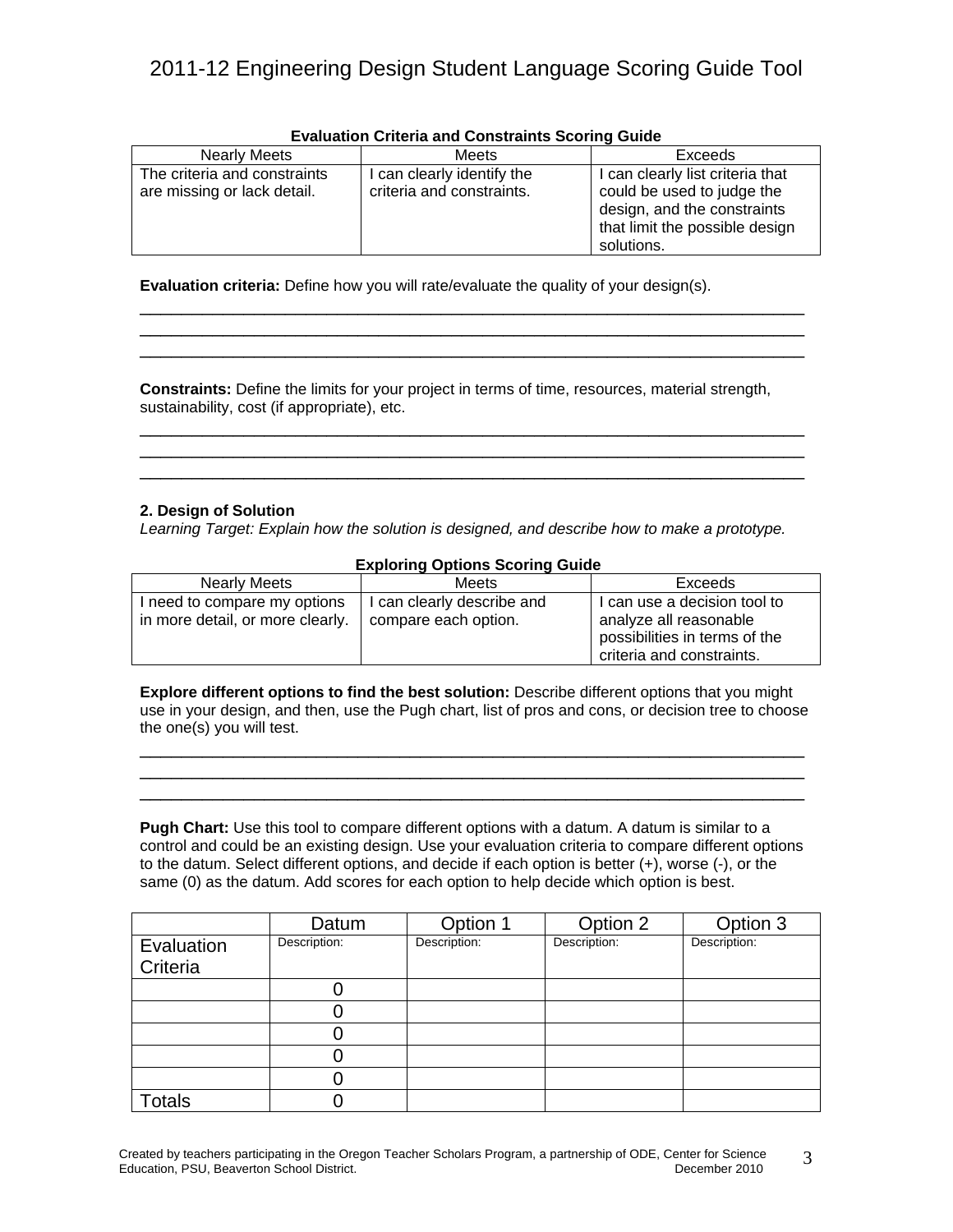#### **Pros and Cons:**

Use this tool to compare one or two different options. Pros are positive outcomes, and Cons are negative outcomes. Make a table for each option.

| Pros | Cons |
|------|------|
|      |      |
|      |      |
|      |      |
|      |      |
|      |      |
|      |      |
|      |      |
|      |      |
|      |      |

#### **Decision Tree:**

Use this tool like a map to show how one choice was selected over another. Identify decision criteria at each step.



(Make on new page, or use Inspiration on the computer, print and attach.)

### **Identification of Solution Scoring Guide**

| <b>Nearly Meets</b>              | Meets                          | Exceeds                       |
|----------------------------------|--------------------------------|-------------------------------|
| The solution I chose needs to    | I can use the criteria and     | I can explain the scientific  |
| be linked to the criteria and/or | constraints to show why I      | thinking behind why the       |
| constraints more closely.        | chose the solution that I did. | solution I picked is the best |
|                                  |                                | based on the design criteria  |
|                                  |                                | and constraints.              |

**Solution** (Describe the chosen solution, explain why it was selected over the others, and how it fits within the design criteria and constraints.)

\_\_\_\_\_\_\_\_\_\_\_\_\_\_\_\_\_\_\_\_\_\_\_\_\_\_\_\_\_\_\_\_\_\_\_\_\_\_\_\_\_\_\_\_\_\_\_\_\_\_\_\_\_\_\_\_\_\_\_\_\_\_\_\_ \_\_\_\_\_\_\_\_\_\_\_\_\_\_\_\_\_\_\_\_\_\_\_\_\_\_\_\_\_\_\_\_\_\_\_\_\_\_\_\_\_\_\_\_\_\_\_\_\_\_\_\_\_\_\_\_\_\_\_\_\_\_\_\_ \_\_\_\_\_\_\_\_\_\_\_\_\_\_\_\_\_\_\_\_\_\_\_\_\_\_\_\_\_\_\_\_\_\_\_\_\_\_\_\_\_\_\_\_\_\_\_\_\_\_\_\_\_\_\_\_\_\_\_\_\_\_\_\_ \_\_\_\_\_\_\_\_\_\_\_\_\_\_\_\_\_\_\_\_\_\_\_\_\_\_\_\_\_\_\_\_\_\_\_\_\_\_\_\_\_\_\_\_\_\_\_\_\_\_\_\_\_\_\_\_\_\_\_\_\_\_\_\_ \_\_\_\_\_\_\_\_\_\_\_\_\_\_\_\_\_\_\_\_\_\_\_\_\_\_\_\_\_\_\_\_\_\_\_\_\_\_\_\_\_\_\_\_\_\_\_\_\_\_\_\_\_\_\_\_\_\_\_\_\_\_\_\_ \_\_\_\_\_\_\_\_\_\_\_\_\_\_\_\_\_\_\_\_\_\_\_\_\_\_\_\_\_\_\_\_\_\_\_\_\_\_\_\_\_\_\_\_\_\_\_\_\_\_\_\_\_\_\_\_\_\_\_\_\_\_\_\_ \_\_\_\_\_\_\_\_\_\_\_\_\_\_\_\_\_\_\_\_\_\_\_\_\_\_\_\_\_\_\_\_\_\_\_\_\_\_\_\_\_\_\_\_\_\_\_\_\_\_\_\_\_\_\_\_\_\_\_\_\_\_\_\_ \_\_\_\_\_\_\_\_\_\_\_\_\_\_\_\_\_\_\_\_\_\_\_\_\_\_\_\_\_\_\_\_\_\_\_\_\_\_\_\_\_\_\_\_\_\_\_\_\_\_\_\_\_\_\_\_\_\_\_\_\_\_\_\_ \_\_\_\_\_\_\_\_\_\_\_\_\_\_\_\_\_\_\_\_\_\_\_\_\_\_\_\_\_\_\_\_\_\_\_\_\_\_\_\_\_\_\_\_\_\_\_\_\_\_\_\_\_\_\_\_\_\_\_\_\_\_\_\_ \_\_\_\_\_\_\_\_\_\_\_\_\_\_\_\_\_\_\_\_\_\_\_\_\_\_\_\_\_\_\_\_\_\_\_\_\_\_\_\_\_\_\_\_\_\_\_\_\_\_\_\_\_\_\_\_\_\_\_\_\_\_\_\_ \_\_\_\_\_\_\_\_\_\_\_\_\_\_\_\_\_\_\_\_\_\_\_\_\_\_\_\_\_\_\_\_\_\_\_\_\_\_\_\_\_\_\_\_\_\_\_\_\_\_\_\_\_\_\_\_\_\_\_\_\_\_\_\_ \_\_\_\_\_\_\_\_\_\_\_\_\_\_\_\_\_\_\_\_\_\_\_\_\_\_\_\_\_\_\_\_\_\_\_\_\_\_\_\_\_\_\_\_\_\_\_\_\_\_\_\_\_\_\_\_\_\_\_\_\_\_\_\_

**Claim:** State a claim or a desired outcome that can be tested for the design you selected.

\_\_\_\_\_\_\_\_\_\_\_\_\_\_\_\_\_\_\_\_\_\_\_\_\_\_\_\_\_\_\_\_\_\_\_\_\_\_\_\_\_\_\_\_\_\_\_\_\_\_\_\_\_\_\_\_\_\_\_\_\_\_\_\_ \_\_\_\_\_\_\_\_\_\_\_\_\_\_\_\_\_\_\_\_\_\_\_\_\_\_\_\_\_\_\_\_\_\_\_\_\_\_\_\_\_\_\_\_\_\_\_\_\_\_\_\_\_\_\_\_\_\_\_\_\_\_\_\_ \_\_\_\_\_\_\_\_\_\_\_\_\_\_\_\_\_\_\_\_\_\_\_\_\_\_\_\_\_\_\_\_\_\_\_\_\_\_\_\_\_\_\_\_\_\_\_\_\_\_\_\_\_\_\_\_\_\_\_\_\_\_\_\_ \_\_\_\_\_\_\_\_\_\_\_\_\_\_\_\_\_\_\_\_\_\_\_\_\_\_\_\_\_\_\_\_\_\_\_\_\_\_\_\_\_\_\_\_\_\_\_\_\_\_\_\_\_\_\_\_\_\_\_\_\_\_\_\_ \_\_\_\_\_\_\_\_\_\_\_\_\_\_\_\_\_\_\_\_\_\_\_\_\_\_\_\_\_\_\_\_\_\_\_\_\_\_\_\_\_\_\_\_\_\_\_\_\_\_\_\_\_\_\_\_\_\_\_\_\_\_\_\_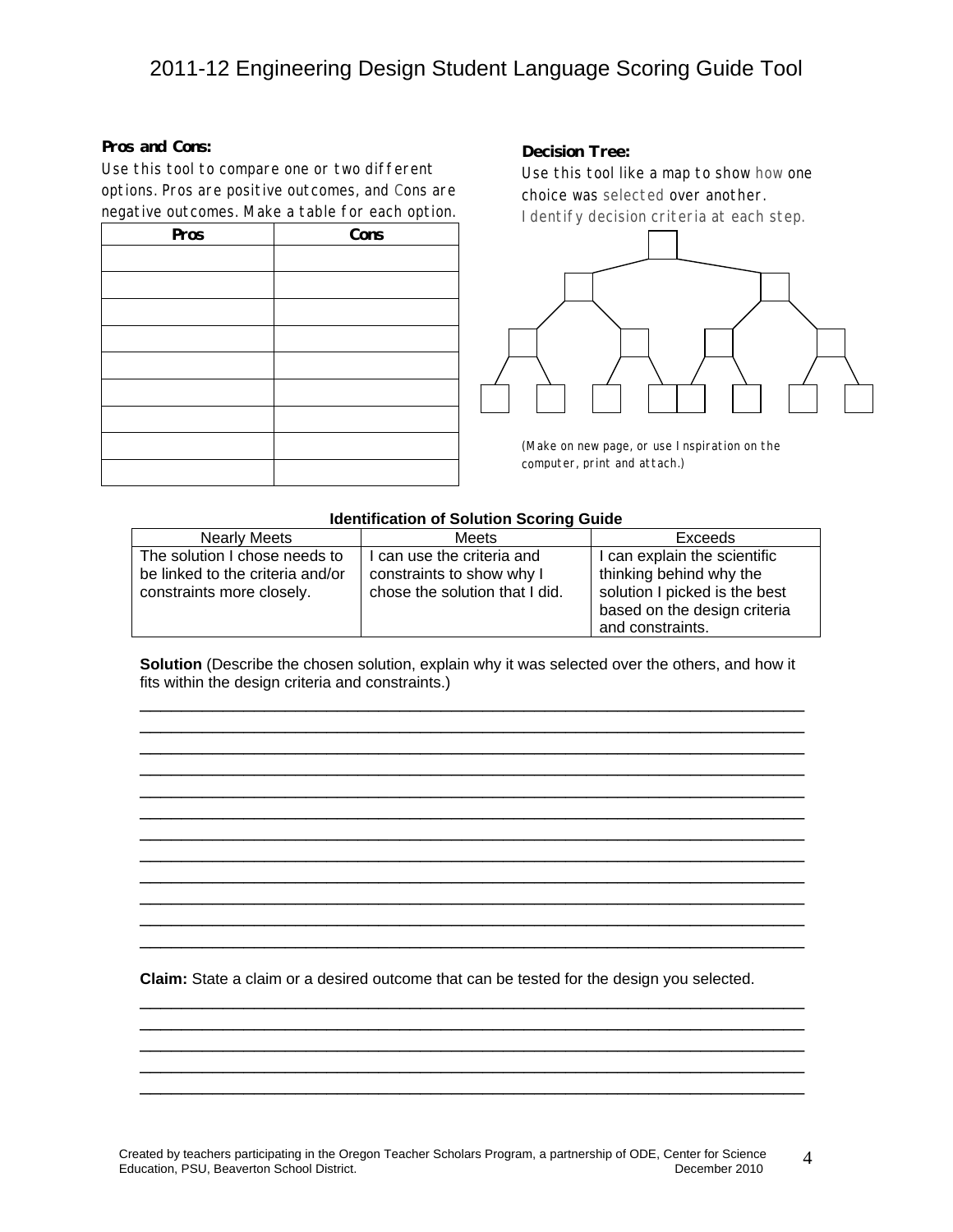| <b>Nearly Meets</b>                                                      | Meets                                                                                                                                                              | Exceeds                                                                                                                                                                                                                |
|--------------------------------------------------------------------------|--------------------------------------------------------------------------------------------------------------------------------------------------------------------|------------------------------------------------------------------------------------------------------------------------------------------------------------------------------------------------------------------------|
| The prototype needs to have a<br>practical design that can be<br>tested. | can explain the basics of how<br>to build my prototype. It is<br>testable and safe, even if it<br>doesn't work. It fits with both<br>the criteria and constraints. | I can explain how to make my<br>prototype well enough that<br>anyone could build it. It is<br>testable (even if it doesn't<br>work), well thought out, and<br>safe. It fits with both the<br>criteria and constraints. |

## **Creation of a Prototype Scoring Guide**

**Materials List:** (List the tools and type of materials needed to make a prototype. Include the amount of each material needed.)

| <b>Tools</b> | <b>Materials</b> | <b>Amount</b> |
|--------------|------------------|---------------|
|              |                  |               |
|              |                  |               |
|              |                  |               |
|              |                  |               |
|              |                  |               |
|              |                  |               |
|              |                  |               |

**Procedures for Making Prototype:** Number the steps and explain exactly how to build the prototype.

\_\_\_\_\_\_\_\_\_\_\_\_\_\_\_\_\_\_\_\_\_\_\_\_\_\_\_\_\_\_\_\_\_\_\_\_\_\_\_\_\_\_\_\_\_\_\_\_\_\_\_\_\_\_\_\_\_\_\_\_\_\_\_\_ \_\_\_\_\_\_\_\_\_\_\_\_\_\_\_\_\_\_\_\_\_\_\_\_\_\_\_\_\_\_\_\_\_\_\_\_\_\_\_\_\_\_\_\_\_\_\_\_\_\_\_\_\_\_\_\_\_\_\_\_\_\_\_\_ \_\_\_\_\_\_\_\_\_\_\_\_\_\_\_\_\_\_\_\_\_\_\_\_\_\_\_\_\_\_\_\_\_\_\_\_\_\_\_\_\_\_\_\_\_\_\_\_\_\_\_\_\_\_\_\_\_\_\_\_\_\_\_\_ \_\_\_\_\_\_\_\_\_\_\_\_\_\_\_\_\_\_\_\_\_\_\_\_\_\_\_\_\_\_\_\_\_\_\_\_\_\_\_\_\_\_\_\_\_\_\_\_\_\_\_\_\_\_\_\_\_\_\_\_\_\_\_\_ \_\_\_\_\_\_\_\_\_\_\_\_\_\_\_\_\_\_\_\_\_\_\_\_\_\_\_\_\_\_\_\_\_\_\_\_\_\_\_\_\_\_\_\_\_\_\_\_\_\_\_\_\_\_\_\_\_\_\_\_\_\_\_\_ \_\_\_\_\_\_\_\_\_\_\_\_\_\_\_\_\_\_\_\_\_\_\_\_\_\_\_\_\_\_\_\_\_\_\_\_\_\_\_\_\_\_\_\_\_\_\_\_\_\_\_\_\_\_\_\_\_\_\_\_\_\_\_\_ \_\_\_\_\_\_\_\_\_\_\_\_\_\_\_\_\_\_\_\_\_\_\_\_\_\_\_\_\_\_\_\_\_\_\_\_\_\_\_\_\_\_\_\_\_\_\_\_\_\_\_\_\_\_\_\_\_\_\_\_\_\_\_\_ \_\_\_\_\_\_\_\_\_\_\_\_\_\_\_\_\_\_\_\_\_\_\_\_\_\_\_\_\_\_\_\_\_\_\_\_\_\_\_\_\_\_\_\_\_\_\_\_\_\_\_\_\_\_\_\_\_\_\_\_\_\_\_\_ \_\_\_\_\_\_\_\_\_\_\_\_\_\_\_\_\_\_\_\_\_\_\_\_\_\_\_\_\_\_\_\_\_\_\_\_\_\_\_\_\_\_\_\_\_\_\_\_\_\_\_\_\_\_\_\_\_\_\_\_\_\_\_\_ \_\_\_\_\_\_\_\_\_\_\_\_\_\_\_\_\_\_\_\_\_\_\_\_\_\_\_\_\_\_\_\_\_\_\_\_\_\_\_\_\_\_\_\_\_\_\_\_\_\_\_\_\_\_\_\_\_\_\_\_\_\_\_\_ \_\_\_\_\_\_\_\_\_\_\_\_\_\_\_\_\_\_\_\_\_\_\_\_\_\_\_\_\_\_\_\_\_\_\_\_\_\_\_\_\_\_\_\_\_\_\_\_\_\_\_\_\_\_\_\_\_\_\_\_\_\_\_\_ \_\_\_\_\_\_\_\_\_\_\_\_\_\_\_\_\_\_\_\_\_\_\_\_\_\_\_\_\_\_\_\_\_\_\_\_\_\_\_\_\_\_\_\_\_\_\_\_\_\_\_\_\_\_\_\_\_\_\_\_\_\_\_\_ \_\_\_\_\_\_\_\_\_\_\_\_\_\_\_\_\_\_\_\_\_\_\_\_\_\_\_\_\_\_\_\_\_\_\_\_\_\_\_\_\_\_\_\_\_\_\_\_\_\_\_\_\_\_\_\_\_\_\_\_\_\_\_\_ \_\_\_\_\_\_\_\_\_\_\_\_\_\_\_\_\_\_\_\_\_\_\_\_\_\_\_\_\_\_\_\_\_\_\_\_\_\_\_\_\_\_\_\_\_\_\_\_\_\_\_\_\_\_\_\_\_\_\_\_\_\_\_\_ \_\_\_\_\_\_\_\_\_\_\_\_\_\_\_\_\_\_\_\_\_\_\_\_\_\_\_\_\_\_\_\_\_\_\_\_\_\_\_\_\_\_\_\_\_\_\_\_\_\_\_\_\_\_\_\_\_\_\_\_\_\_\_\_ \_\_\_\_\_\_\_\_\_\_\_\_\_\_\_\_\_\_\_\_\_\_\_\_\_\_\_\_\_\_\_\_\_\_\_\_\_\_\_\_\_\_\_\_\_\_\_\_\_\_\_\_\_\_\_\_\_\_\_\_\_\_\_\_ \_\_\_\_\_\_\_\_\_\_\_\_\_\_\_\_\_\_\_\_\_\_\_\_\_\_\_\_\_\_\_\_\_\_\_\_\_\_\_\_\_\_\_\_\_\_\_\_\_\_\_\_\_\_\_\_\_\_\_\_\_\_\_\_ \_\_\_\_\_\_\_\_\_\_\_\_\_\_\_\_\_\_\_\_\_\_\_\_\_\_\_\_\_\_\_\_\_\_\_\_\_\_\_\_\_\_\_\_\_\_\_\_\_\_\_\_\_\_\_\_\_\_\_\_\_\_\_\_ \_\_\_\_\_\_\_\_\_\_\_\_\_\_\_\_\_\_\_\_\_\_\_\_\_\_\_\_\_\_\_\_\_\_\_\_\_\_\_\_\_\_\_\_\_\_\_\_\_\_\_\_\_\_\_\_\_\_\_\_\_\_\_\_ \_\_\_\_\_\_\_\_\_\_\_\_\_\_\_\_\_\_\_\_\_\_\_\_\_\_\_\_\_\_\_\_\_\_\_\_\_\_\_\_\_\_\_\_\_\_\_\_\_\_\_\_\_\_\_\_\_\_\_\_\_\_\_\_ \_\_\_\_\_\_\_\_\_\_\_\_\_\_\_\_\_\_\_\_\_\_\_\_\_\_\_\_\_\_\_\_\_\_\_\_\_\_\_\_\_\_\_\_\_\_\_\_\_\_\_\_\_\_\_\_\_\_\_\_\_\_\_\_ \_\_\_\_\_\_\_\_\_\_\_\_\_\_\_\_\_\_\_\_\_\_\_\_\_\_\_\_\_\_\_\_\_\_\_\_\_\_\_\_\_\_\_\_\_\_\_\_\_\_\_\_\_\_\_\_\_\_\_\_\_\_\_\_ \_\_\_\_\_\_\_\_\_\_\_\_\_\_\_\_\_\_\_\_\_\_\_\_\_\_\_\_\_\_\_\_\_\_\_\_\_\_\_\_\_\_\_\_\_\_\_\_\_\_\_\_\_\_\_\_\_\_\_\_\_\_\_\_ \_\_\_\_\_\_\_\_\_\_\_\_\_\_\_\_\_\_\_\_\_\_\_\_\_\_\_\_\_\_\_\_\_\_\_\_\_\_\_\_\_\_\_\_\_\_\_\_\_\_\_\_\_\_\_\_\_\_\_\_\_\_\_\_

\_\_\_\_\_\_\_\_\_\_\_\_\_\_\_\_\_\_\_\_\_\_\_\_\_\_\_\_\_\_\_\_\_\_\_\_\_\_\_\_\_\_\_\_\_\_\_\_\_\_\_\_\_\_\_\_\_\_\_\_\_\_\_\_ (Add additional pages as needed)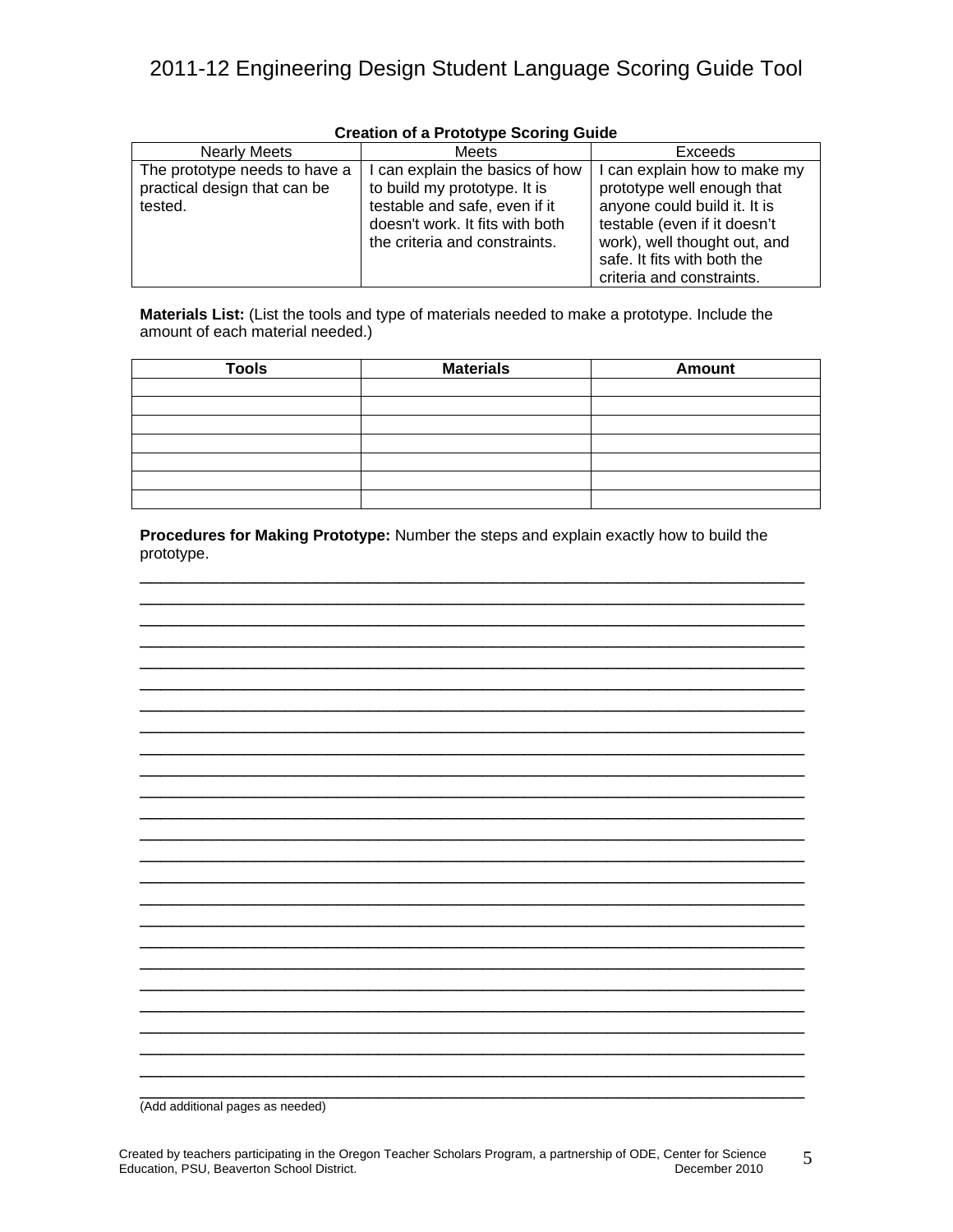**Initial Schematic:** Draw the prototype to scale, (with different views if needed (e.g. top/side), and label each part. Include a size legend and key. Use a straight edge and give measurements in metric units.

**Scale: 1 square = Legend:**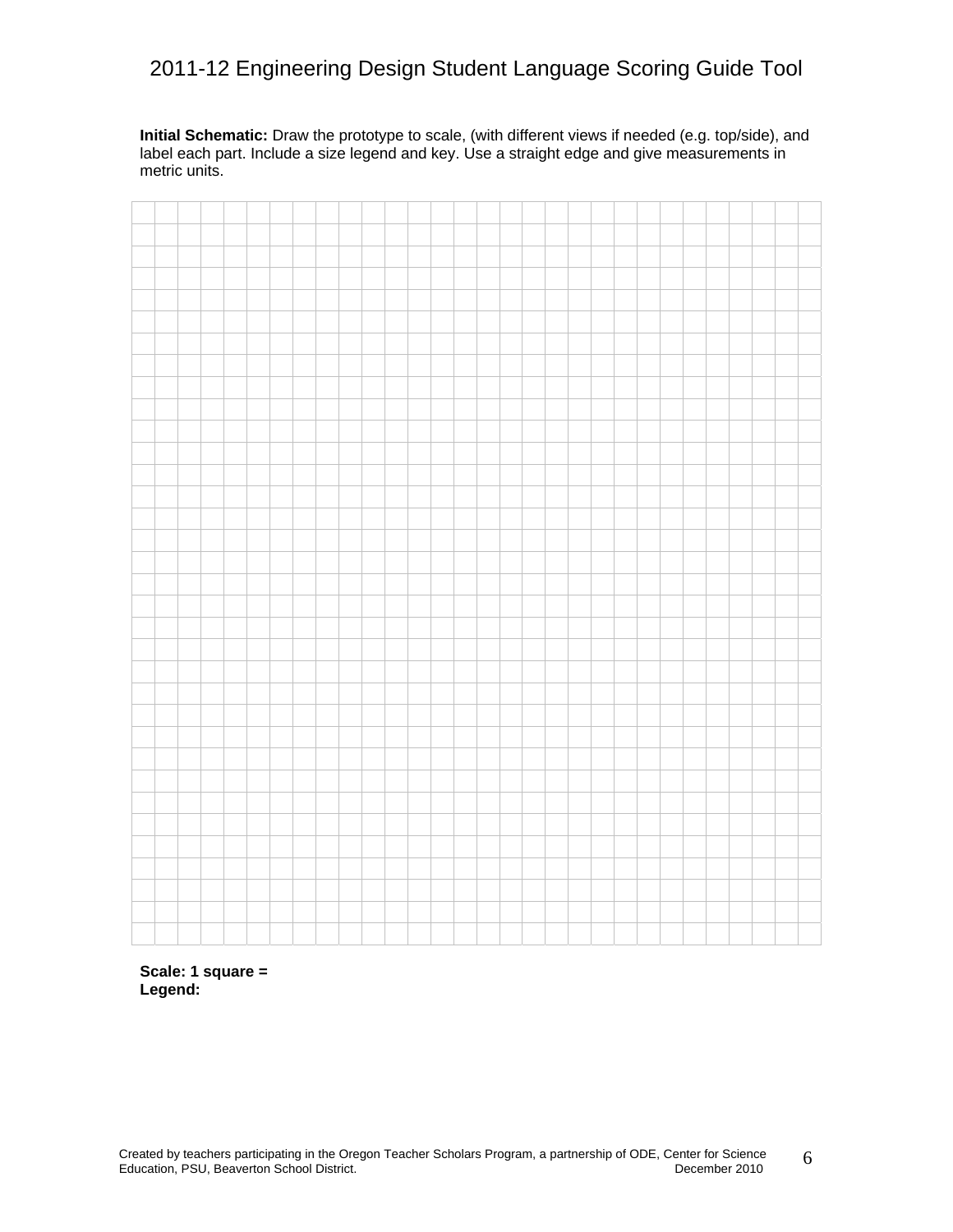| <b>Nearly Meets</b>           | Meets                      | Exceeds                         |
|-------------------------------|----------------------------|---------------------------------|
| My testing procedures need to | can design procedures that | I can design precise            |
| be improved so I can collect  | determine if the prototype | procedures that systematically  |
| more data so I can determine  | meets the claim.           | determine if the prototype      |
| if my claim is accurate.      |                            | meets the claim. I am using     |
|                               |                            | multiple trials and/or versions |
|                               |                            | of the prototype.               |

### **Testing the Prototype Scoring Guide**

**Evaluation Criteria:** Which evaluation criteria are you going to measure to see if the prototype meets the claim?

\_\_\_\_\_\_\_\_\_\_\_\_\_\_\_\_\_\_\_\_\_\_\_\_\_\_\_\_\_\_\_\_\_\_\_\_\_\_\_\_\_\_\_\_\_\_\_\_\_\_\_\_\_\_\_\_\_\_\_\_\_\_\_\_ \_\_\_\_\_\_\_\_\_\_\_\_\_\_\_\_\_\_\_\_\_\_\_\_\_\_\_\_\_\_\_\_\_\_\_\_\_\_\_\_\_\_\_\_\_\_\_\_\_\_\_\_\_\_\_\_\_\_\_\_\_\_\_\_ \_\_\_\_\_\_\_\_\_\_\_\_\_\_\_\_\_\_\_\_\_\_\_\_\_\_\_\_\_\_\_\_\_\_\_\_\_\_\_\_\_\_\_\_\_\_\_\_\_\_\_\_\_\_\_\_\_\_\_\_\_\_\_\_

**Dependent Variable:** How will you measure the evaluation criteria, and which units will you use? \_\_\_\_\_\_\_\_\_\_\_\_\_\_\_\_\_\_\_\_\_\_\_\_\_\_\_\_\_\_\_\_\_\_\_\_\_\_\_\_\_\_\_\_\_\_\_\_\_\_\_\_\_\_\_\_\_\_\_\_\_\_\_\_

\_\_\_\_\_\_\_\_\_\_\_\_\_\_\_\_\_\_\_\_\_\_\_\_\_\_\_\_\_\_\_\_\_\_\_\_\_\_\_\_\_\_\_\_\_\_\_\_\_\_\_\_\_\_\_\_\_\_\_\_\_\_\_\_ \_\_\_\_\_\_\_\_\_\_\_\_\_\_\_\_\_\_\_\_\_\_\_\_\_\_\_\_\_\_\_\_\_\_\_\_\_\_\_\_\_\_\_\_\_\_\_\_\_\_\_\_\_\_\_\_\_\_\_\_\_\_\_\_

**Controlled Conditions:** List the variables that need to be kept the same to make it a fair test and make results more reliable. \_\_\_\_\_\_\_\_\_\_\_\_\_\_\_\_\_\_\_\_\_\_\_\_\_\_\_\_\_\_\_\_\_\_\_\_\_\_\_\_\_\_\_\_\_\_\_\_\_\_\_\_\_\_\_\_\_\_\_\_\_\_\_\_

\_\_\_\_\_\_\_\_\_\_\_\_\_\_\_\_\_\_\_\_\_\_\_\_\_\_\_\_\_\_\_\_\_\_\_\_\_\_\_\_\_\_\_\_\_\_\_\_\_\_\_\_\_\_\_\_\_\_\_\_\_\_\_\_ \_\_\_\_\_\_\_\_\_\_\_\_\_\_\_\_\_\_\_\_\_\_\_\_\_\_\_\_\_\_\_\_\_\_\_\_\_\_\_\_\_\_\_\_\_\_\_\_\_\_\_\_\_\_\_\_\_\_\_\_\_\_\_\_

\_\_\_\_\_\_\_\_\_\_\_\_\_\_\_\_\_\_\_\_\_\_\_\_\_\_\_\_\_\_\_\_\_\_\_\_\_\_\_\_\_\_\_\_\_\_\_\_\_\_\_\_\_\_\_\_\_\_\_\_\_\_\_\_ \_\_\_\_\_\_\_\_\_\_\_\_\_\_\_\_\_\_\_\_\_\_\_\_\_\_\_\_\_\_\_\_\_\_\_\_\_\_\_\_\_\_\_\_\_\_\_\_\_\_\_\_\_\_\_\_\_\_\_\_\_\_\_\_

\_\_\_\_\_\_\_\_\_\_\_\_\_\_\_\_\_\_\_\_\_\_\_\_\_\_\_\_\_\_\_\_\_\_\_\_\_\_\_\_\_\_\_\_\_\_\_\_\_\_\_\_\_\_\_\_\_\_\_\_\_\_\_\_ \_\_\_\_\_\_\_\_\_\_\_\_\_\_\_\_\_\_\_\_\_\_\_\_\_\_\_\_\_\_\_\_\_\_\_\_\_\_\_\_\_\_\_\_\_\_\_\_\_\_\_\_\_\_\_\_\_\_\_\_\_\_\_\_ \_\_\_\_\_\_\_\_\_\_\_\_\_\_\_\_\_\_\_\_\_\_\_\_\_\_\_\_\_\_\_\_\_\_\_\_\_\_\_\_\_\_\_\_\_\_\_\_\_\_\_\_\_\_\_\_\_\_\_\_\_\_\_\_ \_\_\_\_\_\_\_\_\_\_\_\_\_\_\_\_\_\_\_\_\_\_\_\_\_\_\_\_\_\_\_\_\_\_\_\_\_\_\_\_\_\_\_\_\_\_\_\_\_\_\_\_\_\_\_\_\_\_\_\_\_\_\_\_ \_\_\_\_\_\_\_\_\_\_\_\_\_\_\_\_\_\_\_\_\_\_\_\_\_\_\_\_\_\_\_\_\_\_\_\_\_\_\_\_\_\_\_\_\_\_\_\_\_\_\_\_\_\_\_\_\_\_\_\_\_\_\_\_ \_\_\_\_\_\_\_\_\_\_\_\_\_\_\_\_\_\_\_\_\_\_\_\_\_\_\_\_\_\_\_\_\_\_\_\_\_\_\_\_\_\_\_\_\_\_\_\_\_\_\_\_\_\_\_\_\_\_\_\_\_\_\_\_ \_\_\_\_\_\_\_\_\_\_\_\_\_\_\_\_\_\_\_\_\_\_\_\_\_\_\_\_\_\_\_\_\_\_\_\_\_\_\_\_\_\_\_\_\_\_\_\_\_\_\_\_\_\_\_\_\_\_\_\_\_\_\_\_

**Testing Procedures:** (Explain exactly how to test the prototype, identifying the steps used.)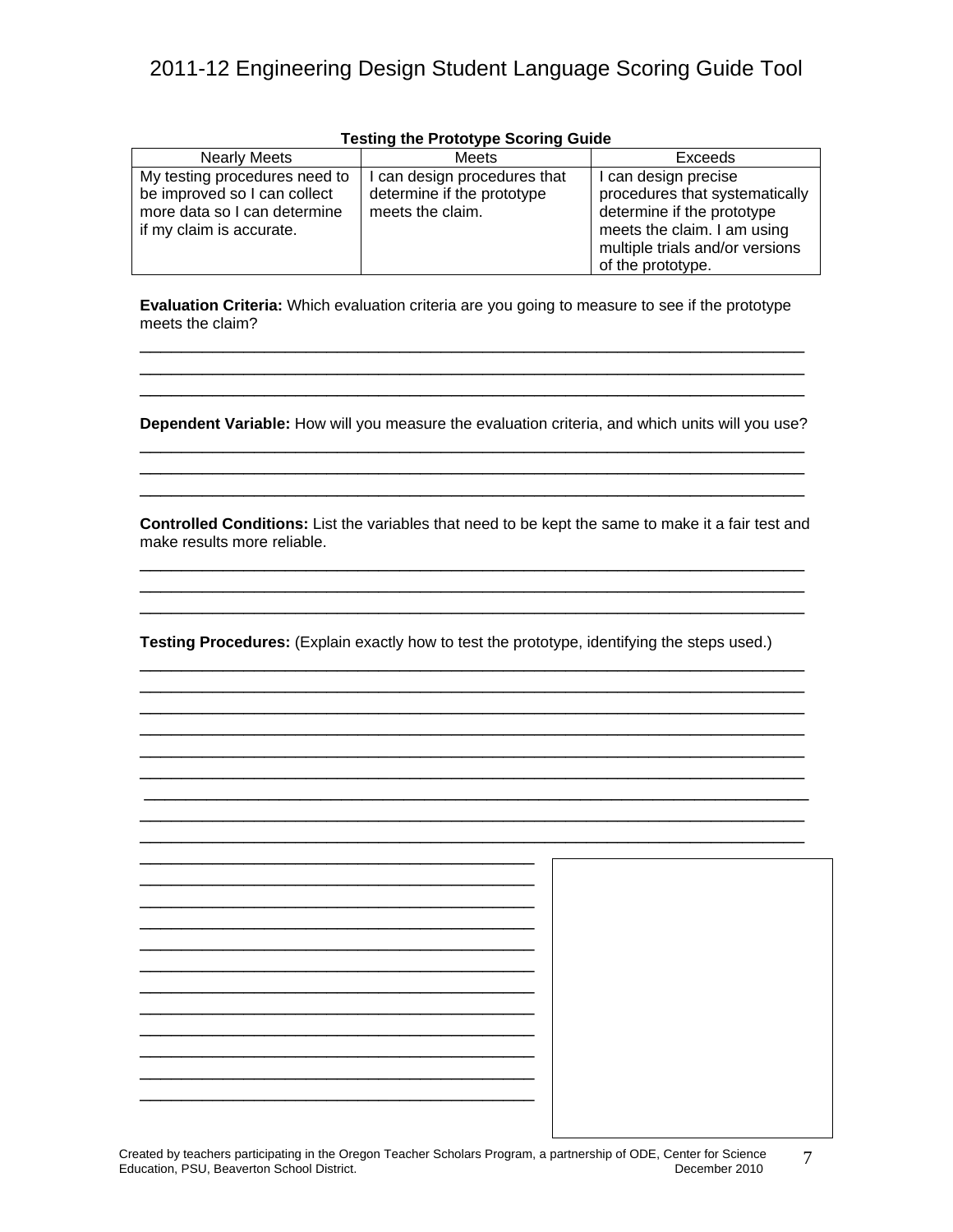### **3. Data Collection**

*Learning Target: Collect, organize, and/or graph the data to show if the prototype meets the claim.*  **Figure 2: Prototype Testing Set Up**

\_\_\_\_\_\_\_\_\_\_\_\_\_\_\_\_\_\_\_\_\_\_\_\_\_\_\_\_\_\_\_\_\_\_\_\_\_\_

#### **Data Collection Scoring Guide**

| <b>Nearly Meets</b>           | Meets                       | Exceeds                      |
|-------------------------------|-----------------------------|------------------------------|
| I need to show how the        | My tables and/or graphs     | My tables and/or graphs      |
| prototype performed when      | clearly and accurately show | clearly and accurately show  |
| tested. I need to use some    | how the prototype performed | how the prototype performed  |
| kind of observations or       | when tested.                | when tested. The information |
| measurements to describe      |                             | is displayed in a way that   |
| what happened, even if didn't |                             | shows why my design does, or |
| work.                         |                             | does not work.               |

**Data Table(s):** Label columns, rows and give the units. Use a straight edge to draw your table. If measurements are not used, observations, a rating-scale, and/or pictures of before and after could be included. (Add additional pages if needed.)

**Graph(s):** Choose the type of graph that best shows patterns or trends in your data. Give each graph a descriptive title, label axes and indicate units.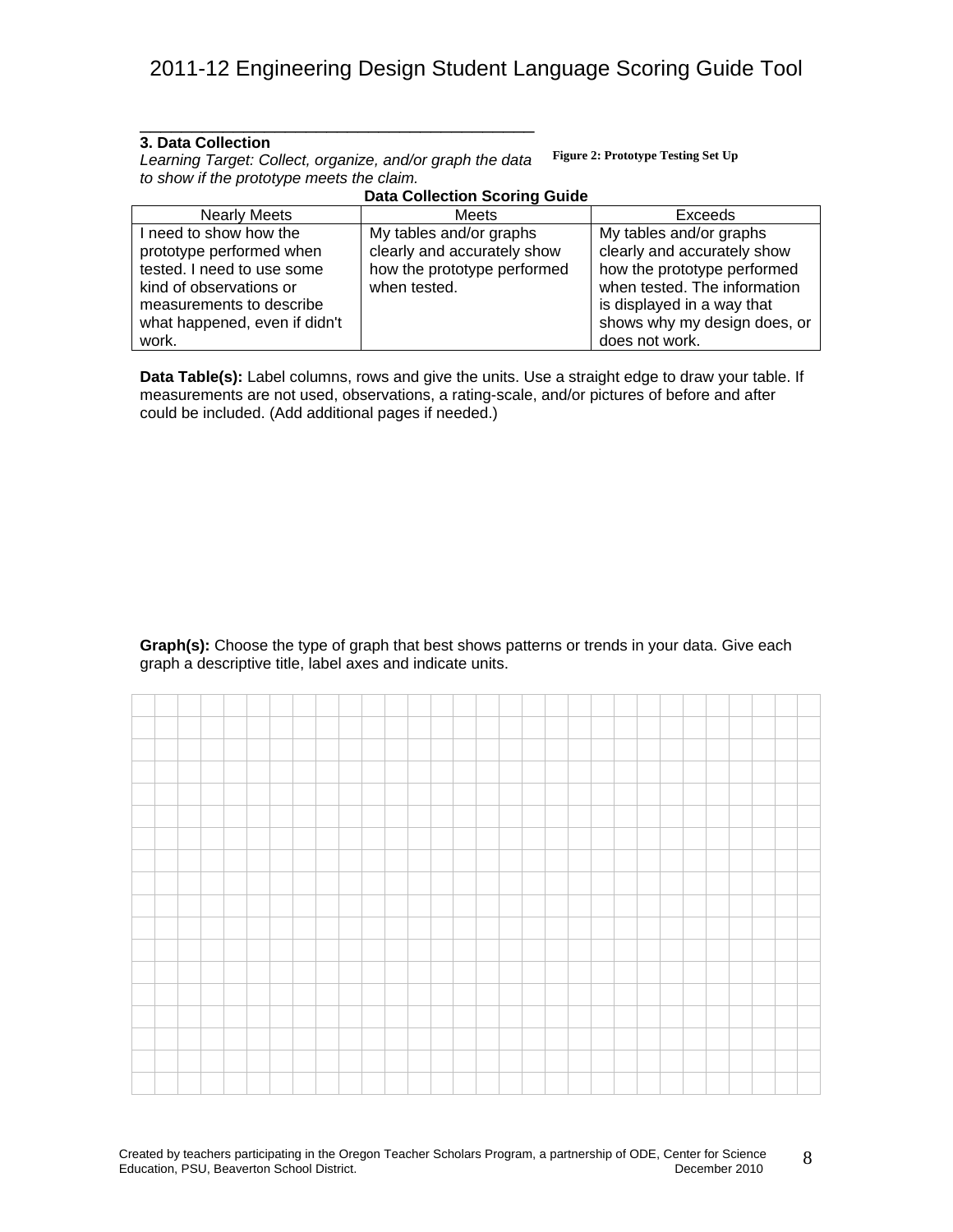### **4. Analyzing**

*Learning Target: Use your data to explain the results of testing your prototype, and explain what you would do to make it better next time.* 

| <b>Nearly Meets</b>          | <b>Meets</b>               | Exceeds                       |
|------------------------------|----------------------------|-------------------------------|
| need to use my data to       | I can use data to show why | I can highlight patterns or   |
| support my claim, even if it | the data does, or does not | trends in my data and use     |
| works just fine.             | support the claim.         | them to evaluate my design. I |
|                              |                            | can clearly show why the data |
|                              |                            | does, or does not support the |
|                              |                            | claim.                        |

### **Results Scoring Guide**

**Explain Patterns and Trends:** Write a short description of what your graph(s) show, or describe the patterns or trends in the data. \_\_\_\_\_\_\_\_\_\_\_\_\_\_\_\_\_\_\_\_\_\_\_\_\_\_\_\_\_\_\_\_\_\_\_\_\_\_\_\_\_\_\_\_\_\_\_\_\_\_\_\_\_\_\_\_\_\_\_\_\_\_\_\_

\_\_\_\_\_\_\_\_\_\_\_\_\_\_\_\_\_\_\_\_\_\_\_\_\_\_\_\_\_\_\_\_\_\_\_\_\_\_\_\_\_\_\_\_\_\_\_\_\_\_\_\_\_\_\_\_\_\_\_\_\_\_\_\_ \_\_\_\_\_\_\_\_\_\_\_\_\_\_\_\_\_\_\_\_\_\_\_\_\_\_\_\_\_\_\_\_\_\_\_\_\_\_\_\_\_\_\_\_\_\_\_\_\_\_\_\_\_\_\_\_\_\_\_\_\_\_\_\_ \_\_\_\_\_\_\_\_\_\_\_\_\_\_\_\_\_\_\_\_\_\_\_\_\_\_\_\_\_\_\_\_\_\_\_\_\_\_\_\_\_\_\_\_\_\_\_\_\_\_\_\_\_\_\_\_\_\_\_\_\_\_\_\_ \_\_\_\_\_\_\_\_\_\_\_\_\_\_\_\_\_\_\_\_\_\_\_\_\_\_\_\_\_\_\_\_\_\_\_\_\_\_\_\_\_\_\_\_\_\_\_\_\_\_\_\_\_\_\_\_\_\_\_\_\_\_\_\_ \_\_\_\_\_\_\_\_\_\_\_\_\_\_\_\_\_\_\_\_\_\_\_\_\_\_\_\_\_\_\_\_\_\_\_\_\_\_\_\_\_\_\_\_\_\_\_\_\_\_\_\_\_\_\_\_\_\_\_\_\_\_\_\_ \_\_\_\_\_\_\_\_\_\_\_\_\_\_\_\_\_\_\_\_\_\_\_\_\_\_\_\_\_\_\_\_\_\_\_\_\_\_\_\_\_\_\_\_\_\_\_\_\_\_\_\_\_\_\_\_\_\_\_\_\_\_\_\_ \_\_\_\_\_\_\_\_\_\_\_\_\_\_\_\_\_\_\_\_\_\_\_\_\_\_\_\_\_\_\_\_\_\_\_\_\_\_\_\_\_\_\_\_\_\_\_\_\_\_\_\_\_\_\_\_\_\_\_\_\_\_\_\_

**Results of Prototype Test:** Restate the claim, and discuss the claim based on whether the data supports, or does not support it. \_\_\_\_\_\_\_\_\_\_\_\_\_\_\_\_\_\_\_\_\_\_\_\_\_\_\_\_\_\_\_\_\_\_\_\_\_\_\_\_\_\_\_\_\_\_\_\_\_\_\_\_\_\_\_\_\_\_\_\_\_\_\_\_

\_\_\_\_\_\_\_\_\_\_\_\_\_\_\_\_\_\_\_\_\_\_\_\_\_\_\_\_\_\_\_\_\_\_\_\_\_\_\_\_\_\_\_\_\_\_\_\_\_\_\_\_\_\_\_\_\_\_\_\_\_\_\_\_ \_\_\_\_\_\_\_\_\_\_\_\_\_\_\_\_\_\_\_\_\_\_\_\_\_\_\_\_\_\_\_\_\_\_\_\_\_\_\_\_\_\_\_\_\_\_\_\_\_\_\_\_\_\_\_\_\_\_\_\_\_\_\_\_  $\overline{\phantom{a}}$  ,  $\overline{\phantom{a}}$  ,  $\overline{\phantom{a}}$  ,  $\overline{\phantom{a}}$  ,  $\overline{\phantom{a}}$  ,  $\overline{\phantom{a}}$  ,  $\overline{\phantom{a}}$  ,  $\overline{\phantom{a}}$  ,  $\overline{\phantom{a}}$  ,  $\overline{\phantom{a}}$  ,  $\overline{\phantom{a}}$  ,  $\overline{\phantom{a}}$  ,  $\overline{\phantom{a}}$  ,  $\overline{\phantom{a}}$  ,  $\overline{\phantom{a}}$  ,  $\overline{\phantom{a}}$ \_\_\_\_\_\_\_\_\_\_\_\_\_\_\_\_\_\_\_\_\_\_\_\_\_\_\_\_\_\_\_\_\_\_\_\_\_\_\_\_\_\_\_\_\_\_\_\_\_\_\_\_\_\_\_\_\_\_\_\_\_\_\_\_

### **Evaluation of Solution Scoring Guide**

\_\_\_\_\_\_\_\_\_\_\_\_\_\_\_\_\_\_\_\_\_\_\_\_\_\_\_\_\_\_\_\_\_\_\_\_\_\_\_\_\_\_\_\_\_\_\_\_\_\_\_\_\_\_\_\_\_\_\_\_\_\_\_\_ \_\_\_\_\_\_\_\_\_\_\_\_\_\_\_\_\_\_\_\_\_\_\_\_\_\_\_\_\_\_\_\_\_\_\_\_\_\_\_\_\_\_\_\_\_\_\_\_\_\_\_\_\_\_\_\_\_\_\_\_\_\_\_\_

| <b>Nearly Meets</b>            | Meets                           | <b>Exceeds</b>                  |
|--------------------------------|---------------------------------|---------------------------------|
| I need to explain why I made   | I can list the changes that I   | I can list the changes that I   |
| the changes that I did in the  | made in the process of          | made in the process of          |
| process of designing, building | designing, building and testing | designing, building and testing |
| and testing my prototype.      | my prototypes.                  | my prototypes. I can clearly    |
|                                |                                 | explain why I made the          |
|                                |                                 | changes I did.                  |

**Evaluation of Solution:** Describe the tradeoffs that had to be made in the process of designing, building and testing the prototype. \_\_\_\_\_\_\_\_\_\_\_\_\_\_\_\_\_\_\_\_\_\_\_\_\_\_\_\_\_\_\_\_\_\_\_\_\_\_\_\_\_\_\_\_\_\_\_\_\_\_\_\_\_\_\_\_\_\_\_\_\_\_\_\_

\_\_\_\_\_\_\_\_\_\_\_\_\_\_\_\_\_\_\_\_\_\_\_\_\_\_\_\_\_\_\_\_\_\_\_\_\_\_\_\_\_\_\_\_\_\_\_\_\_\_\_\_\_\_\_\_\_\_\_\_\_\_\_\_ \_\_\_\_\_\_\_\_\_\_\_\_\_\_\_\_\_\_\_\_\_\_\_\_\_\_\_\_\_\_\_\_\_\_\_\_\_\_\_\_\_\_\_\_\_\_\_\_\_\_\_\_\_\_\_\_\_\_\_\_\_\_\_\_